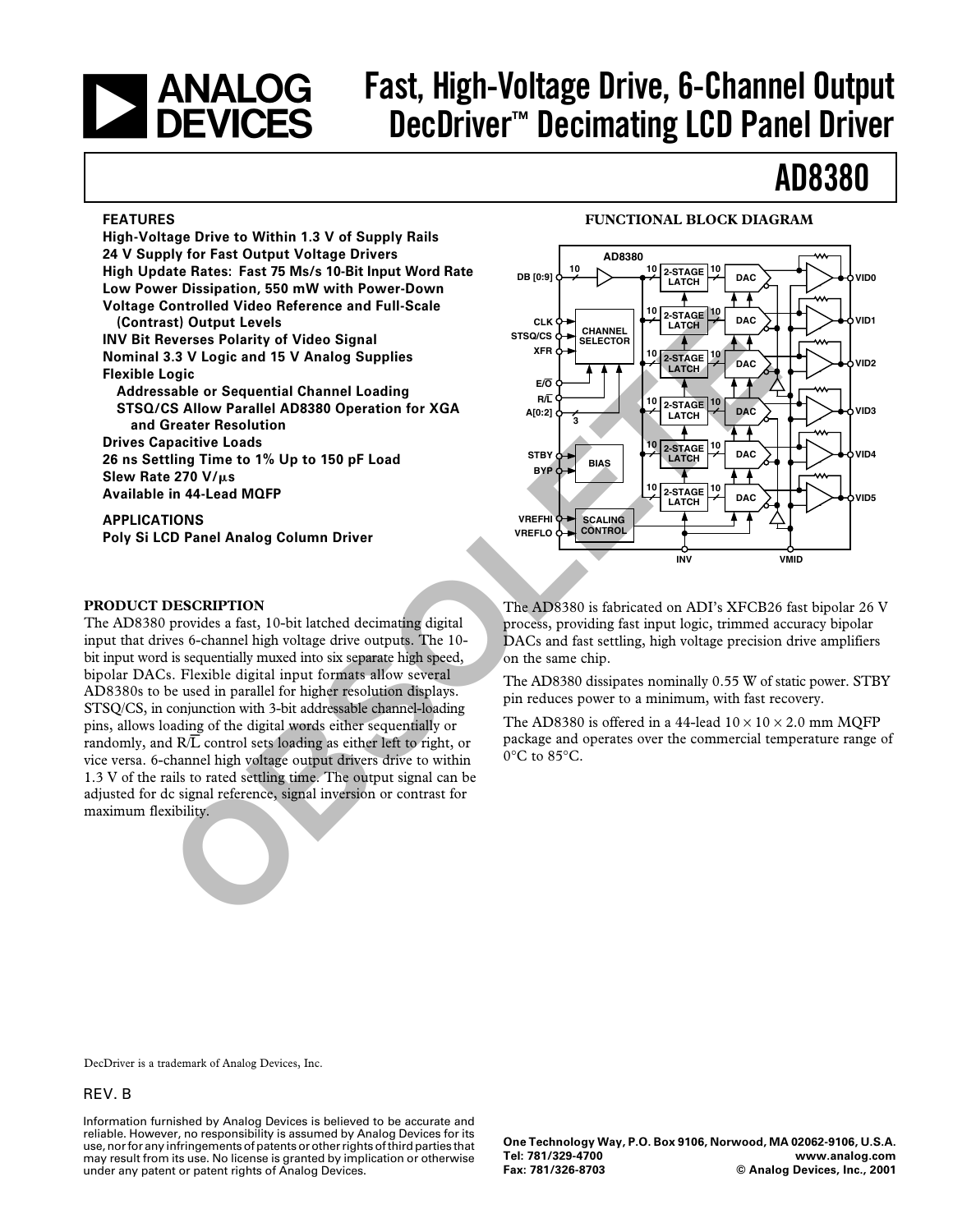### AD8380—SPECIFICATIONS (@ 25°C, AVCC = 15 V, DVCC = 3.3 V, T<sub>MIN</sub> = 0°C, T<sub>MAX</sub> = 85°C, unless **otherwise noted)**

| Model                                             | <b>Conditions</b>                          | Min              | Typ            | Max                         | Unit            |
|---------------------------------------------------|--------------------------------------------|------------------|----------------|-----------------------------|-----------------|
| VIDEO DC PERFORMANCE <sup>1</sup>                 | $T_{MIN}$ to $T_{MAX}$                     |                  |                |                             |                 |
| <b>VDE</b>                                        | DAC Code = $450$ to $800$                  | $-7.5$           | $+1$           | $+7.5$                      | mV              |
| <b>VCME</b>                                       | DAC Code = $450$ to $800$                  | $-3.5$           | $+0.5$         | $+3.5$                      | mV              |
| Scale Factor Error                                | DAC Code = $0$ to 1023                     | $-0.25$          |                | $+0.25$                     | $\%$            |
| Offset Error                                      | DAC Code = $0$ to 1023                     | $-7$             | $+1$           | $+7$                        | mV              |
| REFERENCE INPUTS                                  |                                            |                  |                |                             |                 |
| VMID Range <sup>2</sup>                           |                                            | 6                | 7              | 7.5                         | V               |
| <b>VMID Bias Current</b>                          |                                            |                  | 3              |                             | μA              |
| VFS Range                                         | $VFS = 2 \times (VREFHI-VREFLO)$           | $\mathbf{1}$     | 5              | 6                           | V               |
| <b>VREFHI</b>                                     |                                            | VREFLO +0.5      | $AVCC - 2.5$   | <b>AVCC</b>                 | V               |
| <b>VREFLO</b>                                     |                                            | $VMID - 0.5$     |                | VREFHI $-2.5$ VREFHI $-0.5$ | V               |
| <b>VREFHI</b> Input Resistance                    | to VREFLO                                  |                  | 3.3            |                             | $k\Omega$       |
| <b>VREFLO Bias Current</b>                        |                                            |                  | 0.2            |                             | $\mu A$         |
| VREFHI Input Current <sup>3</sup>                 | $VFS = 5 V$                                |                  | 750            |                             | $\mu A$         |
| <b>RESOLUTION</b>                                 |                                            |                  |                |                             |                 |
| Coding                                            | Binary                                     | 10               |                |                             | <b>Bits</b>     |
| DIGITAL INPUT CHARACTERISTICS                     |                                            |                  |                |                             |                 |
| Input Data Update Rate                            |                                            |                  | 75             |                             | Ms/s            |
| Clock to Data Setup Times: $t_1$                  |                                            | $\mathbf{1}$     |                |                             | ns              |
| Clock to STSQ Setup Times: t3                     |                                            | $\mathbf{1}$     |                |                             | ns              |
| Clock to XFR Setup Times: $t_5$                   |                                            | $\mathbf{1}$     |                |                             | ns              |
| Maximum CLK Rise and Fall Time, t <sub>7</sub>    |                                            | 4                |                |                             | ns              |
| Clock to $A[0:2]$ Hold Times: $t_9$               |                                            | $\overline{4}$   |                |                             | ns              |
| Clock to Data Hold Times: $t_2$                   |                                            | $\overline{4}$   |                |                             | ns              |
| Clock to STSQ Hold Times: t <sub>4</sub>          |                                            | 4                |                |                             | ns              |
| Clock to XFR Hold Times: t6                       |                                            | 4                |                |                             | ns              |
| Clock to A[0:2] Setup Times: $t_8$                |                                            | 1                |                |                             | ns              |
| $C_{IN}$                                          |                                            |                  |                | 3                           | pF              |
| $I_{IN}$                                          |                                            |                  | 0.6            |                             | μA              |
| V <sub>IH</sub>                                   |                                            | 2.0              |                |                             | V               |
| $\rm V_{II}$                                      |                                            |                  |                | 0.8                         | V               |
| V <sub>TH</sub>                                   | Threshold Voltage                          |                  | 1.4            |                             | V               |
| VIDEO OUTPUT CHARACTERISTICS                      |                                            |                  |                |                             |                 |
| Output Voltage Swing                              | $AVCC - V_{OH}$ , $V_{OL} - AVEE$          |                  | 1.1            | 1.3                         | V               |
| CLK to VID Delay <sup>4</sup>                     | 50% of VIDx                                | 13.5             | 15.5           | 17.5                        | ns              |
| Output Current                                    |                                            | 30               |                |                             | mA              |
| VIDEO OUTPUT DYNAMIC PERFORMANCE                  | $T_{MIN}$ to $T_{MAX}$ , $V_0 = 5$ V Step, |                  |                |                             |                 |
|                                                   | $C_L = 150 \text{ pF}, R_S = 25 \Omega$    |                  |                |                             |                 |
| Data Switching Slew Rate                          |                                            |                  | 270            |                             | $V/\mu s$       |
| Invert Switching Slew Rate                        |                                            |                  | 625            |                             | $V/\mu s$       |
| Data Switching Settling Time to 1% <sup>5</sup>   |                                            |                  | 26             | 32                          | $\, \! ns$      |
| Data Switching Settling Time to 0.25%             |                                            |                  | 35             | 65                          | $\rm ns$        |
| Invert Switching Settling Time to 1% <sup>5</sup> |                                            |                  | 30             | 40                          | ns              |
| Invert Switching Settling Time to 0.25%           |                                            |                  | 85             | 100                         | ns              |
| CLK Feedthrough <sup>6</sup>                      |                                            |                  | $\overline{2}$ | 5                           | $mV$ p-p        |
| All-Hostile Crosstalk <sup>7</sup>                |                                            |                  |                |                             |                 |
| Amplitude                                         |                                            |                  | 95             |                             | $mV$ p-p        |
| Glitch Duration                                   |                                            |                  | 40             |                             | ns              |
| POWER SUPPLY                                      |                                            |                  |                |                             |                 |
| Supply Rejection (VDE)                            | $+V_s = 15 V \pm 1 V$                      |                  | $\mathbf{1}$   |                             | mV/V            |
| DVCC, Operating Range                             |                                            | 3                |                | 5.5                         | V               |
| DVCC, Quiescent Current                           |                                            |                  | 22             | 35                          | mA              |
| AVCC, Operating Range                             |                                            | 9                |                | 24                          | V               |
| Total AVCC Quiescent Current                      |                                            |                  | 33             | 44                          | mA              |
| <b>STBY AVCC Current</b>                          | $STBY = H$                                 |                  | 0.5            | 5                           | mA              |
| <b>STBY DVCC Current</b>                          | $STBY = H$                                 |                  | 0.1            | 5                           | mA              |
| OPERATING TEMPERATURE RANGE                       |                                            | $\boldsymbol{0}$ |                | 85                          | $\rm ^{\circ}C$ |

NOTES

<sup>1</sup>For definitions of VDE and VCME, see the Transfer Function section. Scale factor error is expressed as percentage of VFS.

2 See Figure 1 for valid ranges of VMID.

<sup>3</sup>VREFHI Input Current = (VREFHI – VREFLO)/(VREFHI Input Resistance) = 2.5 V/3.3 kΩ.

4 Delay time from 50% of falling CLK edge to 50% of output change. Measurement is made for both states of INV.

<sup>5</sup>For best settling time results, use minimum series output resistance, R<sub>S</sub> of 25 Ω.

7 Input data is loaded such that any five output channels change by VFS (i.e., 5 V), and the sixth unselected channel is monitored. Measurement is made for both states of INV. Specifications subject to change without notice.

<sup>6</sup> An output channel is selected, and glitch is monitored as CLK is driven. STSQ and XFR are set to logic low.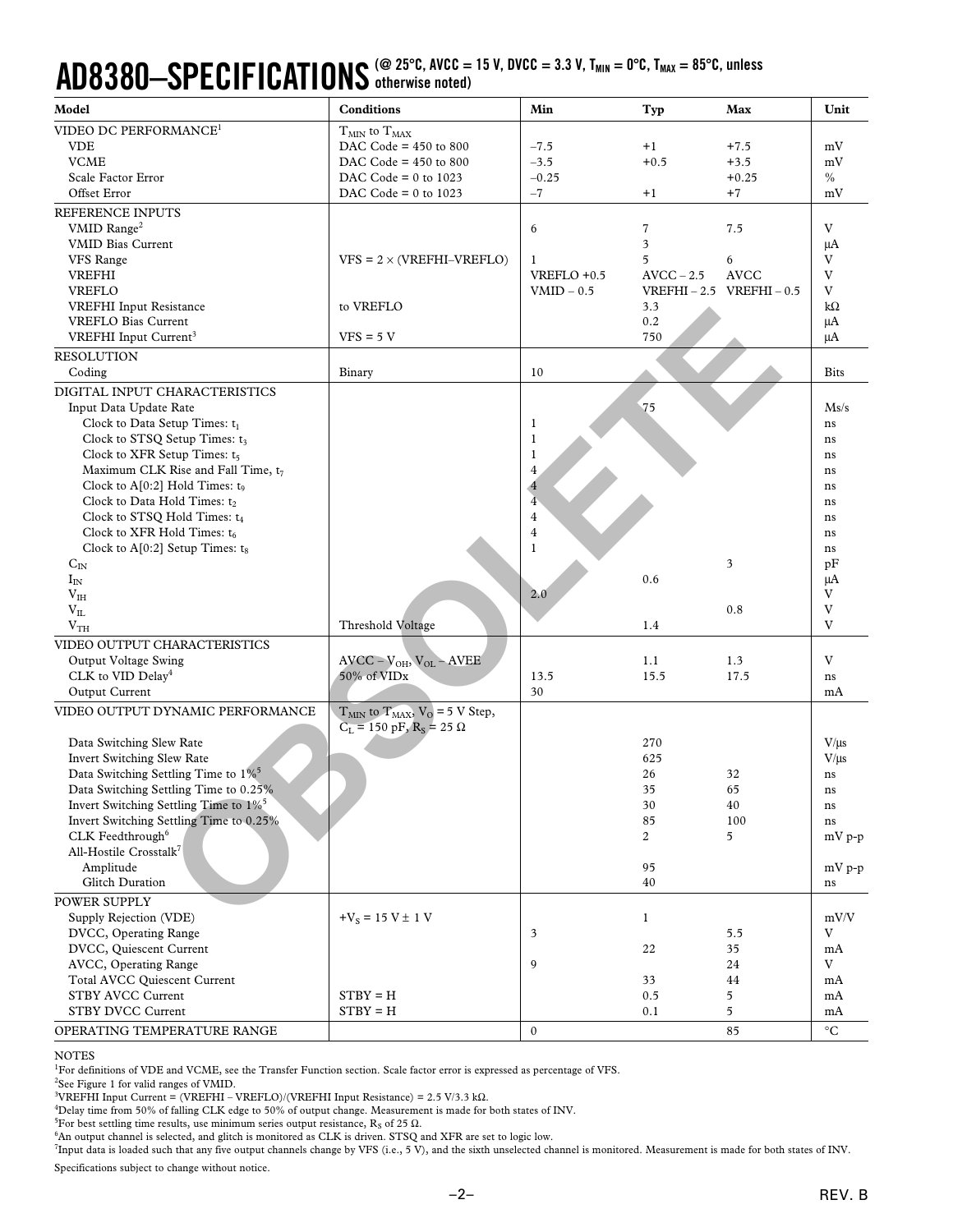#### **PIN FUNCTION DESCRIPTIONS**

| Pin No.                                                                                                                                                                                                                                                                   | <b>Mnemonic</b>                                                                                                                                                                                 | Description                                                                                                                                                    |                                                                                                                                                                                                                                                                                                                                                                                                                                                                                              |  |
|---------------------------------------------------------------------------------------------------------------------------------------------------------------------------------------------------------------------------------------------------------------------------|-------------------------------------------------------------------------------------------------------------------------------------------------------------------------------------------------|----------------------------------------------------------------------------------------------------------------------------------------------------------------|----------------------------------------------------------------------------------------------------------------------------------------------------------------------------------------------------------------------------------------------------------------------------------------------------------------------------------------------------------------------------------------------------------------------------------------------------------------------------------------------|--|
| $\mathbf{1}$                                                                                                                                                                                                                                                              | NC                                                                                                                                                                                              | No Connect.                                                                                                                                                    |                                                                                                                                                                                                                                                                                                                                                                                                                                                                                              |  |
| $2 - 11$                                                                                                                                                                                                                                                                  | DB[0:9]                                                                                                                                                                                         | Video Data Inputs. DB9 is the MSB.                                                                                                                             |                                                                                                                                                                                                                                                                                                                                                                                                                                                                                              |  |
| 12                                                                                                                                                                                                                                                                        | $E/\overline{O}$                                                                                                                                                                                | Even/Odd data select, input latches are loaded at the falling edge of CLK if $E/\overline{O}$ is low or<br>rising edge if $E/\overline{O}$ is high.            |                                                                                                                                                                                                                                                                                                                                                                                                                                                                                              |  |
| 13                                                                                                                                                                                                                                                                        | $R/\overline{L}$                                                                                                                                                                                | Determines starting point of internally generated channel-loading sequence.<br>$R/\overline{L}$ Low (when address = 111) loads from Channel 0 up to Channel 5. |                                                                                                                                                                                                                                                                                                                                                                                                                                                                                              |  |
| 14                                                                                                                                                                                                                                                                        | <b>INV</b>                                                                                                                                                                                      |                                                                                                                                                                | When high, analog video outputs are above the VMID setpoint. See Figure 3.                                                                                                                                                                                                                                                                                                                                                                                                                   |  |
| 15, 16                                                                                                                                                                                                                                                                    | DVEE, DVCC                                                                                                                                                                                      | Digital Supplies. Nominally 3.3 V and 0 V, respectively.                                                                                                       |                                                                                                                                                                                                                                                                                                                                                                                                                                                                                              |  |
| 17, 20, 22, 24,<br>26, 28, 30, 32,                                                                                                                                                                                                                                        |                                                                                                                                                                                                 |                                                                                                                                                                |                                                                                                                                                                                                                                                                                                                                                                                                                                                                                              |  |
| 34, 37, 38                                                                                                                                                                                                                                                                | <b>AVCCxxx, AVEExxx</b>                                                                                                                                                                         | Analog Supplies. Nominally 15 V and 0 V, respectively.                                                                                                         |                                                                                                                                                                                                                                                                                                                                                                                                                                                                                              |  |
| 18                                                                                                                                                                                                                                                                        | <b>STBY</b>                                                                                                                                                                                     | drops to a minimum.                                                                                                                                            | Stand By. When high, all digital and analog circuits are "debiased" and the power dissipation                                                                                                                                                                                                                                                                                                                                                                                                |  |
| 19                                                                                                                                                                                                                                                                        | BYP                                                                                                                                                                                             | An external capacitor connected from here to V <sub>EE</sub> will help to ensure rapid DAC settling time.                                                      |                                                                                                                                                                                                                                                                                                                                                                                                                                                                                              |  |
| 21                                                                                                                                                                                                                                                                        | <b>VMID</b>                                                                                                                                                                                     | Externally supplied voltage applied here sets the midpoint reference for the video output.                                                                     |                                                                                                                                                                                                                                                                                                                                                                                                                                                                                              |  |
| 23, 25, 27, 29,                                                                                                                                                                                                                                                           |                                                                                                                                                                                                 |                                                                                                                                                                |                                                                                                                                                                                                                                                                                                                                                                                                                                                                                              |  |
| 31, 33                                                                                                                                                                                                                                                                    | VID5-VID0                                                                                                                                                                                       | Analog Video Outputs.                                                                                                                                          |                                                                                                                                                                                                                                                                                                                                                                                                                                                                                              |  |
| 36, 35                                                                                                                                                                                                                                                                    | VREFHI, VREFLO                                                                                                                                                                                  | Voltage between these pins sets DAC full-scale range. An external reference must be applied<br>and should be common to all devices to ensure best tracking.    |                                                                                                                                                                                                                                                                                                                                                                                                                                                                                              |  |
| $39 - 41$                                                                                                                                                                                                                                                                 | A[0:2]                                                                                                                                                                                          | 3-bit channel address for addressable loading of the digital input latches.                                                                                    |                                                                                                                                                                                                                                                                                                                                                                                                                                                                                              |  |
| 42                                                                                                                                                                                                                                                                        | STSQ/CS                                                                                                                                                                                         | STSQ to start internal sequencing or Chip Select to enable addressable channel addressing.<br>See functional description. Used in conjunction with A[0:2].     |                                                                                                                                                                                                                                                                                                                                                                                                                                                                                              |  |
| 43                                                                                                                                                                                                                                                                        | <b>XFR</b>                                                                                                                                                                                      | If XFR = HIGH at the rising edge of CLK, data is transferred to the DACs on the next falling<br>edge of CLK. See Figures 4, 6, 7, and 8.                       |                                                                                                                                                                                                                                                                                                                                                                                                                                                                                              |  |
| 44                                                                                                                                                                                                                                                                        | <b>CLK</b>                                                                                                                                                                                      | Master Clock Input.                                                                                                                                            |                                                                                                                                                                                                                                                                                                                                                                                                                                                                                              |  |
|                                                                                                                                                                                                                                                                           |                                                                                                                                                                                                 |                                                                                                                                                                |                                                                                                                                                                                                                                                                                                                                                                                                                                                                                              |  |
| proceeds).                                                                                                                                                                                                                                                                | <b>CHANNEL SELECTION FUNCTIONALITY</b><br>There are two channel selection modes, addressed channel<br>controls the direction and clock phase in which the loading<br>ADDRESSED CHANNEL LOADING: | loading, (in which the user directly controls which DAC is<br>loaded), and internally sequenced loading (in which the user                                     | <b>MAXIMUM OUTPUT VOLTAGE</b><br>The maximum output signal swing is constrained by the output<br>voltage compliance of the DACs and the output dynamic range<br>of the output amplifiers. The minimum voltage allowed at the<br>outputs of the DACs is about 6 V. This constrains the minimum<br>value of VMID to be 6 V. The output amplifiers will swing and<br>settle cleanly, as described on the specification page, for output<br>voltages within 1.5 V from each supply voltage rail. |  |
| When channel address $(A0, A1, A2) = 000$ through 101, the<br>video data is loaded into Channels 0 through 5. (STSQ/CS<br>functions as "Chip Selection" this case.)<br><b>INTERNALLY SEQUENCED LOADING:</b><br>When channel address $= 111$ the video data is loaded in a |                                                                                                                                                                                                 |                                                                                                                                                                | For a given value of $V_{\text{MID}}$ , the voltage required to saturate the<br>video output voltages defines the maximum usable full-scale<br>voltage. For example, if VMID is less than AVCC/2, the maxi-<br>mum value of VFS is $(VMID - 1.5 V)$ . If VMID is greater than<br>$\text{AVCC}/2$ , the maximum useful VFS is $(\text{AVCC} - 1.5 - \text{VMD})$ .<br>Figure 1 graphically describes these limiting factors                                                                   |  |

#### **CHANNEL SELECTION FUNCTIONALITY**

#### **ADDRESSED CHANNEL LOADING:**

#### **INTERNALLY SEQUENCED LOADING:**

When channel address = 111 the video data is loaded in a sequence determined internally. The sequencing is initiated by a pulse applied to STSQ/CS input. The count proceeds from 0 to 5 if R/*L* is LOW or from 5 to 0 if R/*L* is HIGH.

#### **DAC TRANSFER FUNCTION**

 $V_{OUT}$  = *VMID* + *VFS* × (1 – *N*/1023*); if INV is HIGH,* 

 $V_{OUT}$  = *VMID* – *VFS*  $\times$  (1 – *N*/1023*)*; *if INV is LOW* 

where  $VFS = 2 \times (VREFHI - VREFLO)$ 

#### **MAXIMUM OUTPUT VOLTAGE**

For a given value of  $V_{\text{MID}}$ , the voltage required to saturate the video output voltages defines the maximum usable full-scale voltage. For example, if VMID is less than AVCC/2, the maximum value of VFS is  $(VMID - 1.5 V)$ . If VMID is greater than AVCC/2, the maximum useful VFS is  $(AVCC - 1.5 - VMID)$ . Figure 1 graphically describes these limiting factors.



Figure 1. Valid Range for VMID with Respect to VFS  $(AVCC = 15 V)$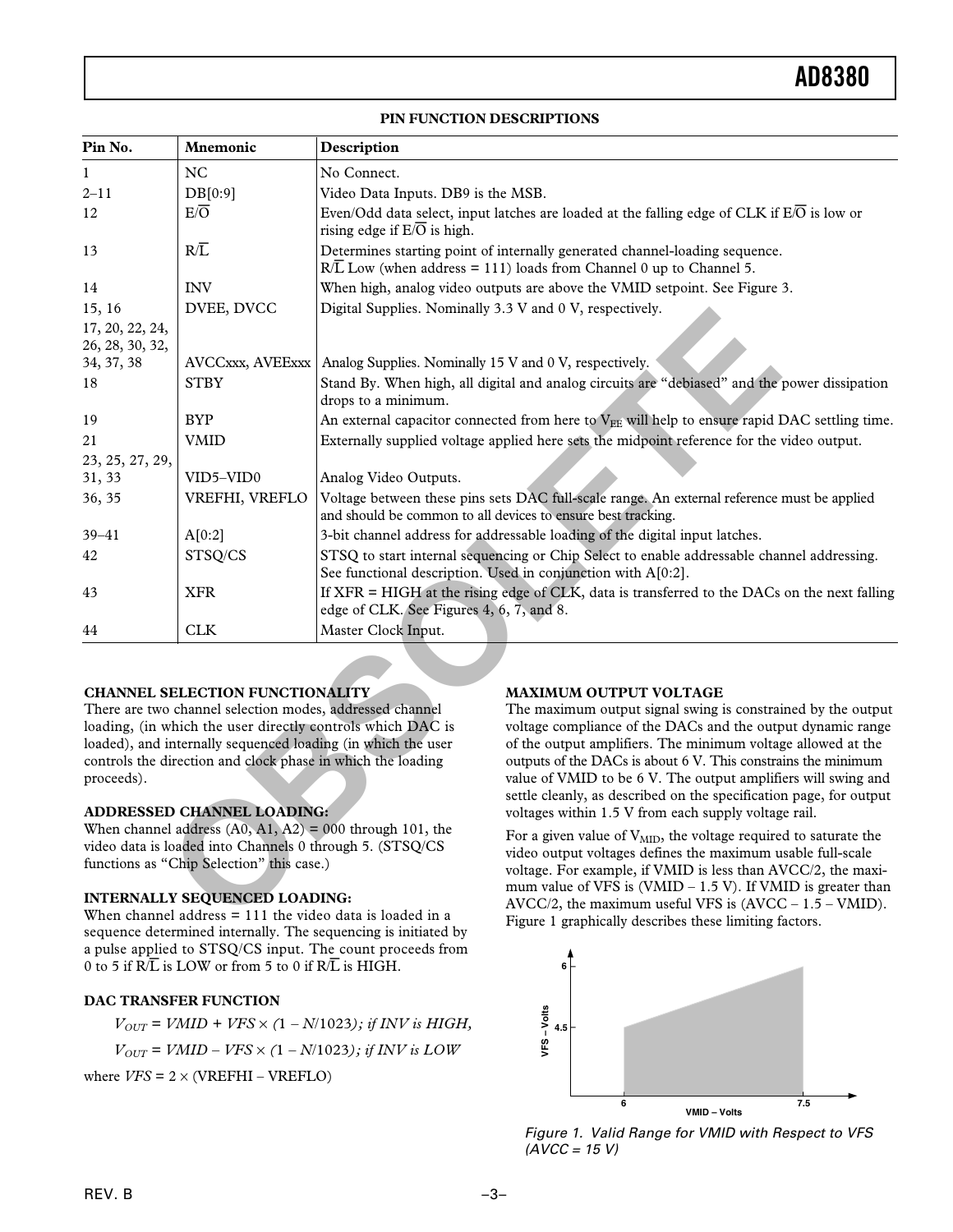#### **ABSOLUTE MAXIMUM RATINGS<sup>1</sup>**

| Internal Power Dissipation <sup>2</sup>                                  |  |
|--------------------------------------------------------------------------|--|
|                                                                          |  |
| <b>Output Short Circuit Duration</b>                                     |  |
|                                                                          |  |
| Storage Temperature Range $\ldots \ldots \ldots \ldots -65$ °C to +125°C |  |
| Operating Temperature Range  0°C to 85°C                                 |  |

Lead Temperature Range (Soldering 10 sec) . . . . . . . . . 300°C

#### **NOTES**

<sup>1</sup>Stresses above those listed under Absolute Maximum Ratings may cause permanent damage to the device. This is a stress rating only; functional operation of the device at these or any other conditions above those indicated in the operational section of this specification is not implied. Exposure to absolute maximum rating conditions for extended periods may affect device reliability.

2 Specification is for device in free air:

44-Lead MQFP Package:  $\theta_{IA} = 73^{\circ}$ C/W (Still Air), where  $P_D = (T_I - T_A)/\theta_{IA}$ .  $\theta_{\text{IC}} = 22^{\circ} \text{C/W}.$ 

#### **PIN CONFIGURATION**



#### **MAXIMUM POWER DISSIPATION**

The maximum power that can be safely dissipated by the AD8380 is limited by the associated rise in junction temperature. The maximum safe junction temperature for plastic encapsulated devices is determined by the glass transition temperature of the plastic, approximately 150°C. Exceeding this limit temporarily may cause a shift in parametric performance due to a change in the stresses exerted on the die by the package. Exceeding a junction temperature of 175°C for an extended period can result in device failure.

#### **Output Short Circuit Limit**

The AD8380's internal short circuit limitation is not sufficient to protect the device in the event of a direct short circuit between a video output and a power supply voltage rail ( $V_{CC}$  or  $V_{EE}$ ). Temporary short circuits can reduce an output's ability to source or sink current and, therefore, impact the device's ability to drive a load. Short circuits of extended duration can cause metal lines to fuse open, rendering the device nonfunctional.

To prevent these problems, it is recommended that a series resistor of 25  $\Omega$  or greater be placed as close as possible to the AD8380's video outputs. This will serve to substantially reduce the magnitude of the fault currents and protect the outputs from damage caused by intermittent short circuits. This may not be enough to guarantee that the maximum junction temperature (150°C) is not exceeded under all conditions. To ensure proper operation, it is necessary to observe the maximum power derating curve in Figure 2 below.



Figure 2. Maximum Power Dissipation vs. Temperature

#### **ORDERING GUIDE**

| Model    | Temperature                      | Package      | Package |  |
|----------|----------------------------------|--------------|---------|--|
|          | Range                            | Description  | Option  |  |
| AD8380JS | $0^{\circ}$ C to 85 $^{\circ}$ C | 44-Lead MOFP | $S-44A$ |  |

#### **CAUTION**

ESD (electrostatic discharge) sensitive device. Electrostatic charges as high as 4000 V readily accumulate on the human body and test equipment and can discharge without detection. Although the AD8380 features proprietary ESD protection circuitry, permanent damage may occur on devices subjected to high-energy electrostatic discharges. Therefore, proper ESD precautions are recommended to avoid performance degradation or loss of functionality.

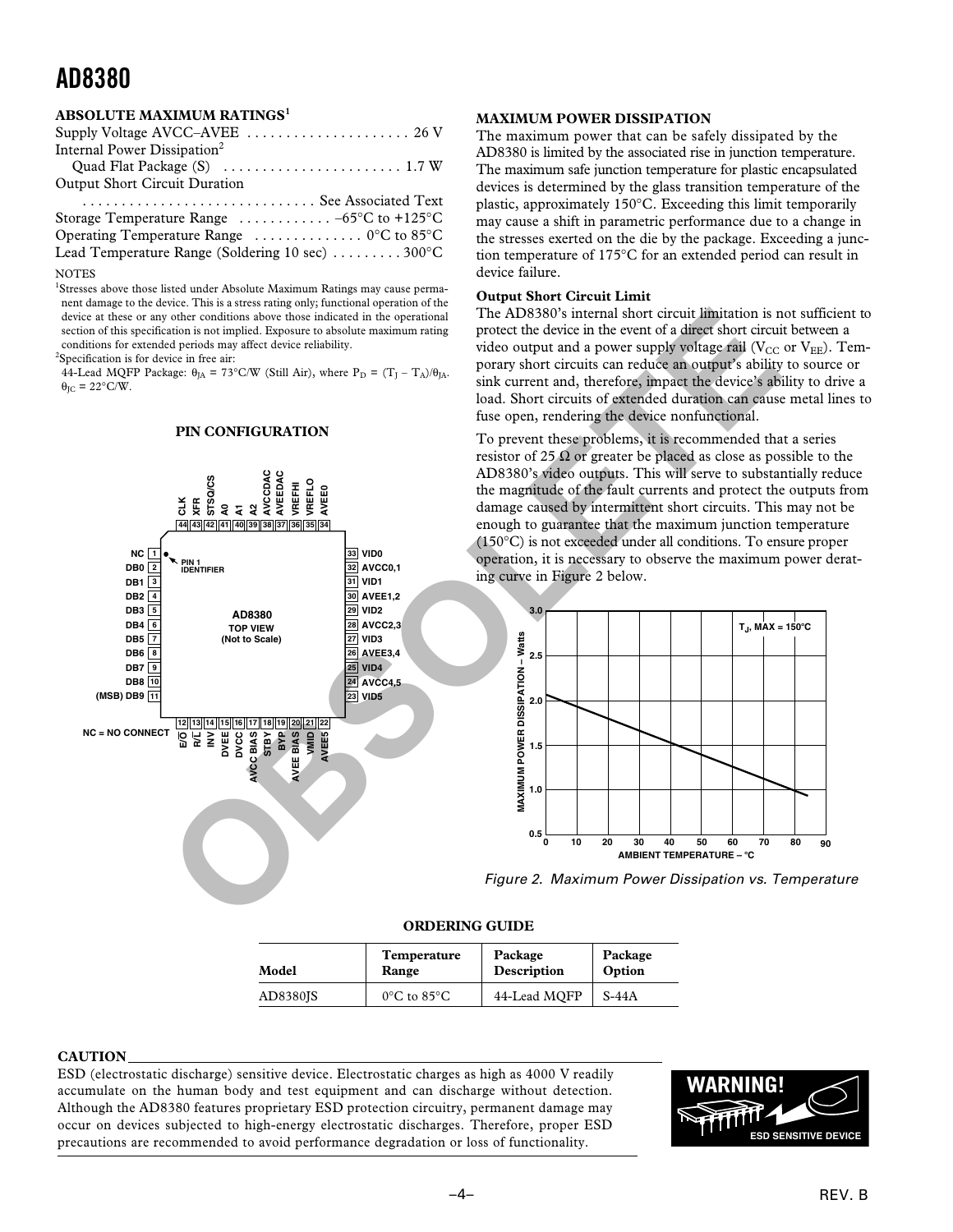### **Typical Performance Characteristics–AD8380**



TPC 1. Invert Switching 10 V Step Response (Rise) at  $C_L$ 



TPC 2. Invert Switching 10 V Step Response (Fall) at  $C_L$ 



TPC 3. Data Switching Full-Scale Step Response (Rise) at  $C_L$ ,  $INV = L$ 



TPC 4. Data Switching Full-Scale Step Response (Fall) at  $C_L$ ,  $INV = L$ 



TPC 5. Data Switching Full-Scale Step Response (Rise) at  $C_L$ , INV = H



TPC 6. Data Switching Full-Scale Step Response (Fall) at  $C_L$ , INV = H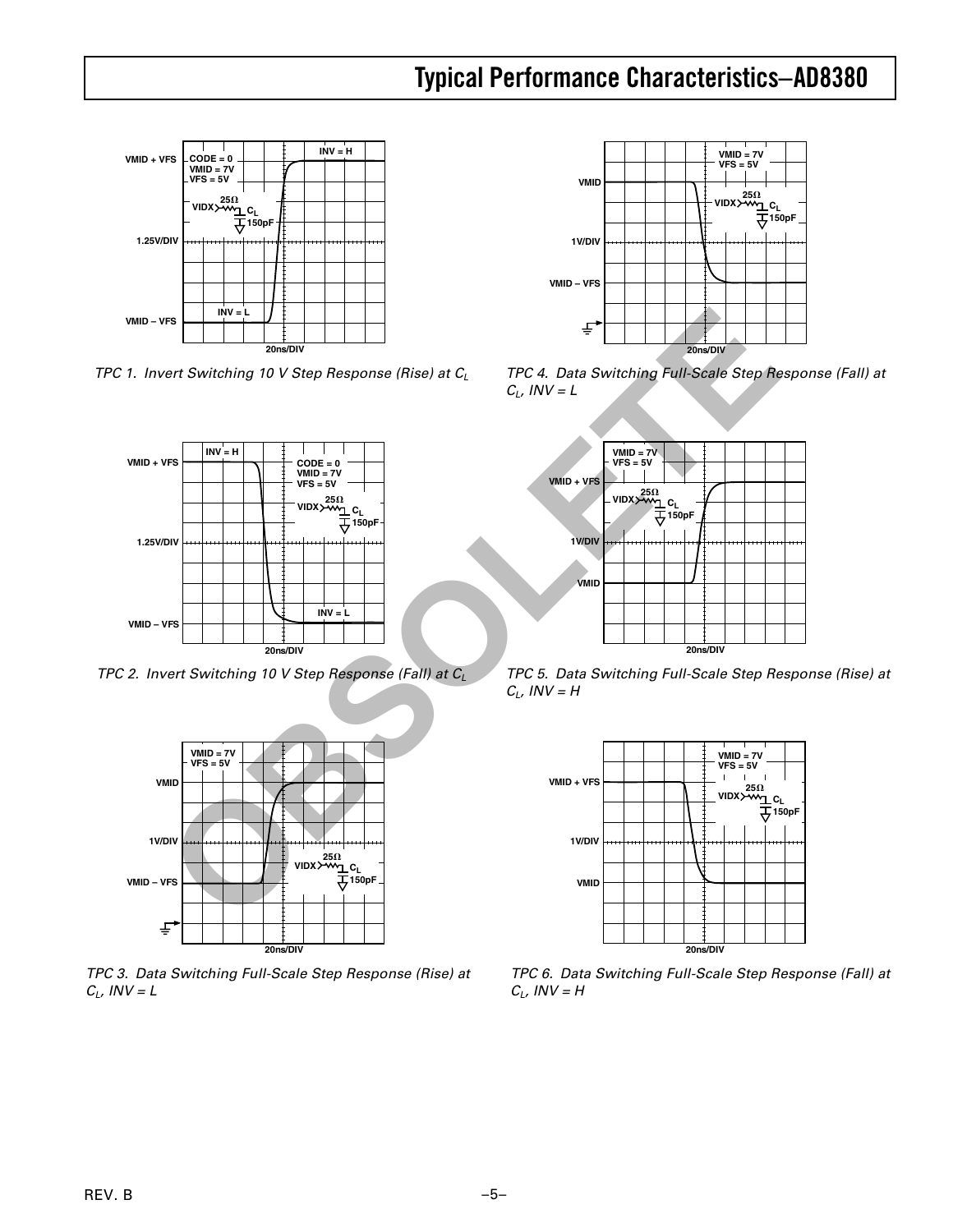

TPC 7. Output Settling Time Response to 1% of Full Scale (Rising Edge) at  $C_L$ 



TPC 8. Output Settling Time Response to 1% of Full Scale (Falling Edge) at  $C_L$ 



TPC 9. Output Settling Time Response to 0.25% of Full Scale (Rising Edge) at  $C_L$ 



TPC 10. Output Settling Time Response to 0.25% of Full Scale (Falling Edge) at  $C_{\ell}$ 



TPC 11. Differential Error Voltage (VDE) vs. Temperature



TPC 12. Common-Mode Error Voltage (VCME) vs. **Temperature**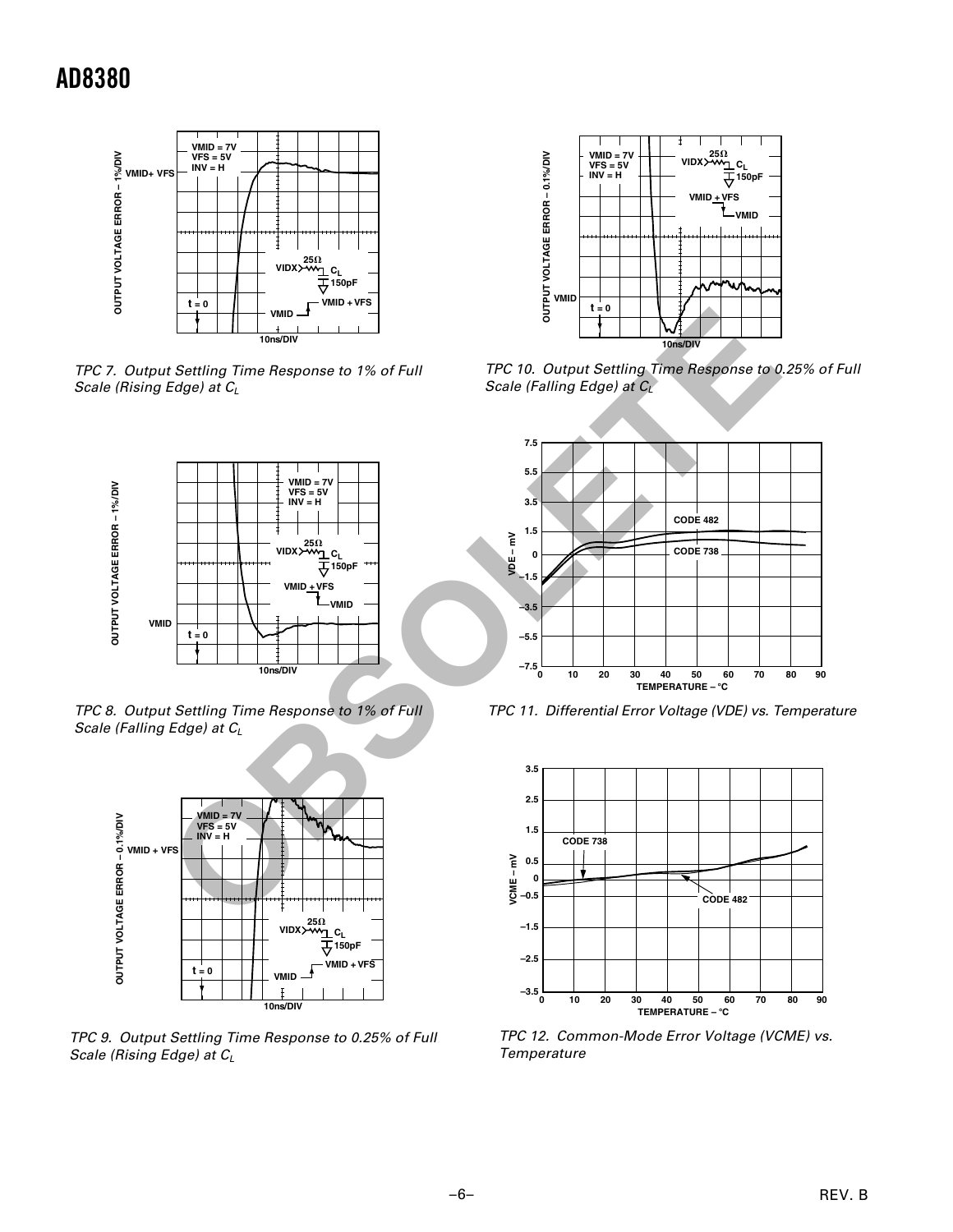

TPC 13. Differential Nonlinearity (DNL) vs. Code, INV = H



TPC 14. Differential Nonlinearity (DNL) vs. Code, INV = L



TPC 15. Differential Error Voltage (VDE) vs. Code



TPC 16. Integral Nonlinearity (INL) vs. Code, INV = H



TPC 17. Integral Nonlinearity (INL) vs. Code,  $INV = L$ 



TPC 18. Common-Mode Error Voltage (VCME) vs. Code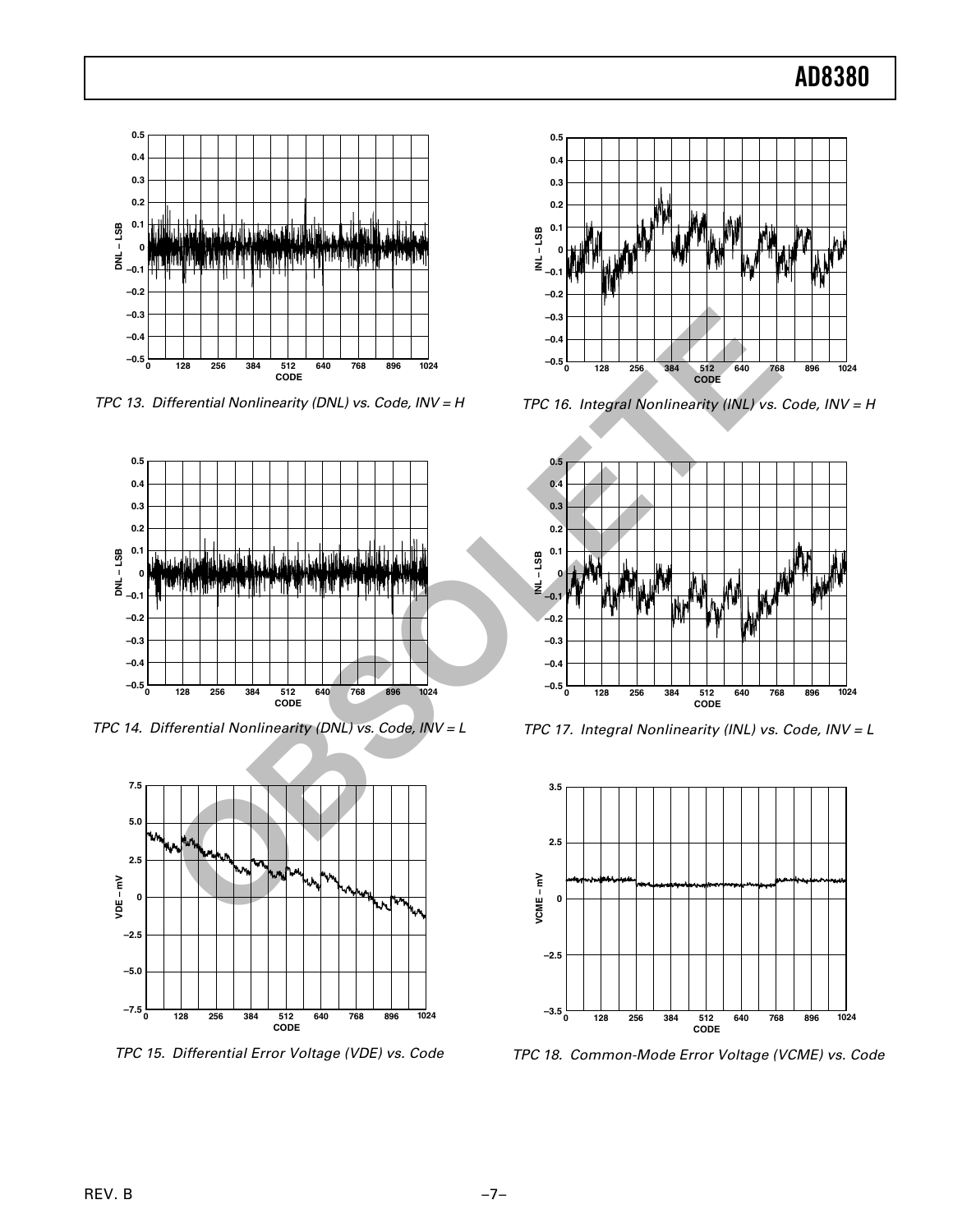

TPC 19. Clock Switching Transient (Feedthrough) at  $C_L$ 



TPC 20. Data Switching Transient (Feedthrough) at  $C_L$ 



TPC 21. All-Hostile Crosstalk at  $C_L$ 



TPC 22. AVCC Power Supply Rejection vs. Frequency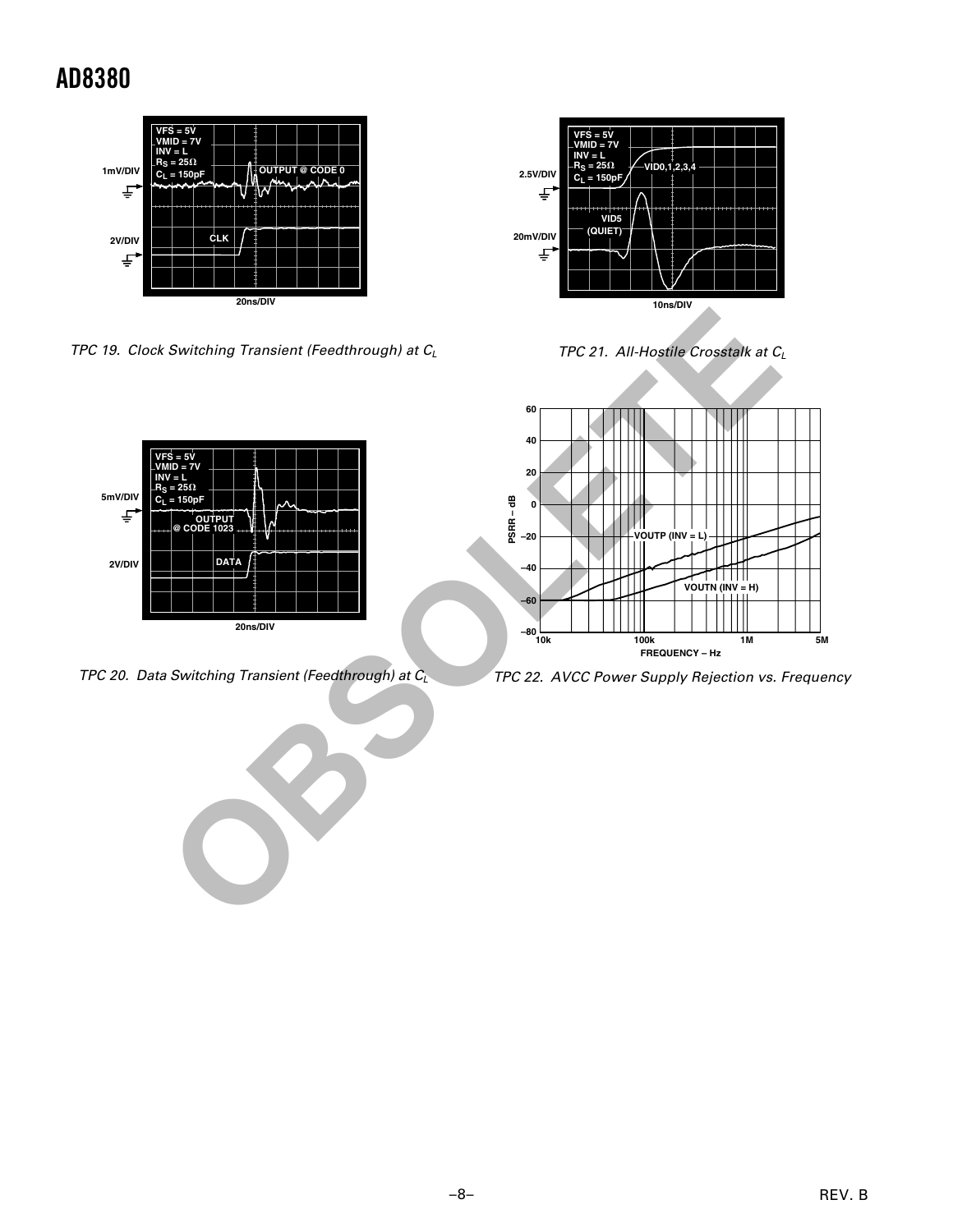#### **THEORY OF OPERATION**

The AD8380 is a system building block designed to directly drive the columns of poly-silicon LCD panels of the type popularized for use in data projectors. It comprises six channels of precision 10-bit digital-to-analog converters loaded from a single, high speed, 10-bit parallel input. Precision current feedback amplifiers providing well-damped pulse responses and rapid voltage settling into large capacitive loads buffer the six outputs. Excellent linearity performance and laser trimming of scale factors and output offsets at the wafer level ensure low absolute output errors over all input codes. Tight channel-tochannel matching in high channel count systems is guaranteed by reliance on an externally-applied voltage reference.



Figure 3. Top Level Block Diagram

#### **Transfer Function**

The transfer function of the AD8380 is made up of two regions of operation, in which the video output voltages are either above or below an output reference voltage externally applied at the VMID input.



Figure 4. Definition of Output Transfer Function

The region over which the output voltage varies with input code is defined by the status of the INV input. When INV is low, the video output voltages rise from  $(VMID - VFS)$ , (where  $VFS =$ the full-scale output voltage), to VMID as the input code increases from 0 to 1023. When INV is high, the output voltages drop from (VMID + VFS) to VMID with increasing code (see Figure 4).

For each value of input code there are then two possible values for the output voltage, depending on the status of INV. When INV is low the output is defined as VOUTP(N) where N refers to the input code, and the P refers to the positive slope of the voltage variation with code. When INV is high, the output is defined as VOUTN(N).

To best correlate transfer function errors to image artifacts, the overall accuracy of the AD8380 is defined by comparing the output voltages, VOUTP(N) and VOUTN(N), to each other and to their ideal values. Two parameters are defined, one dependent on the difference between the signal amplitudes at a particular code, and one dependent on their average value. These are VDE and VCME. Their defining expressions are:

$$
VDE = [VOUTN(N) - VOUTP(N)]/2 - [(1 - N/1023) \times VFS]
$$

where

 $N =$  input code, and *VFS* = 2 × (*VREFHI* – *VREFLO*)

 $VCME = [[VOUTN(N) + VOUTP(N)]/2 - VMID] \times (1/2)$ 

where

 $VMD =$  midpoint reference voltage for the video outputs.

#### **Setting the Full-Scale Output**

The full-scale output voltage (VFS), which defines the maximum output voltage excursion for a full code input transition, is defined as twice the voltage difference between the VREFHI and VREFLO inputs.

#### **Operating Modes, Control Logic and DAC Latches**

Control logic included on the AD8380 chip facilitates channel loading in ascending or descending order (for image mirroring), data loading on rising or falling clock edges (for even/odd word loading), and addressing and loading individual channels (for system testing or debugging). The on-chip logic makes it easy to build systems requiring more than six drive channels per color.

DAC latches are of a two-stage master-slave design that guarantees all channel outputs are updated simultaneously.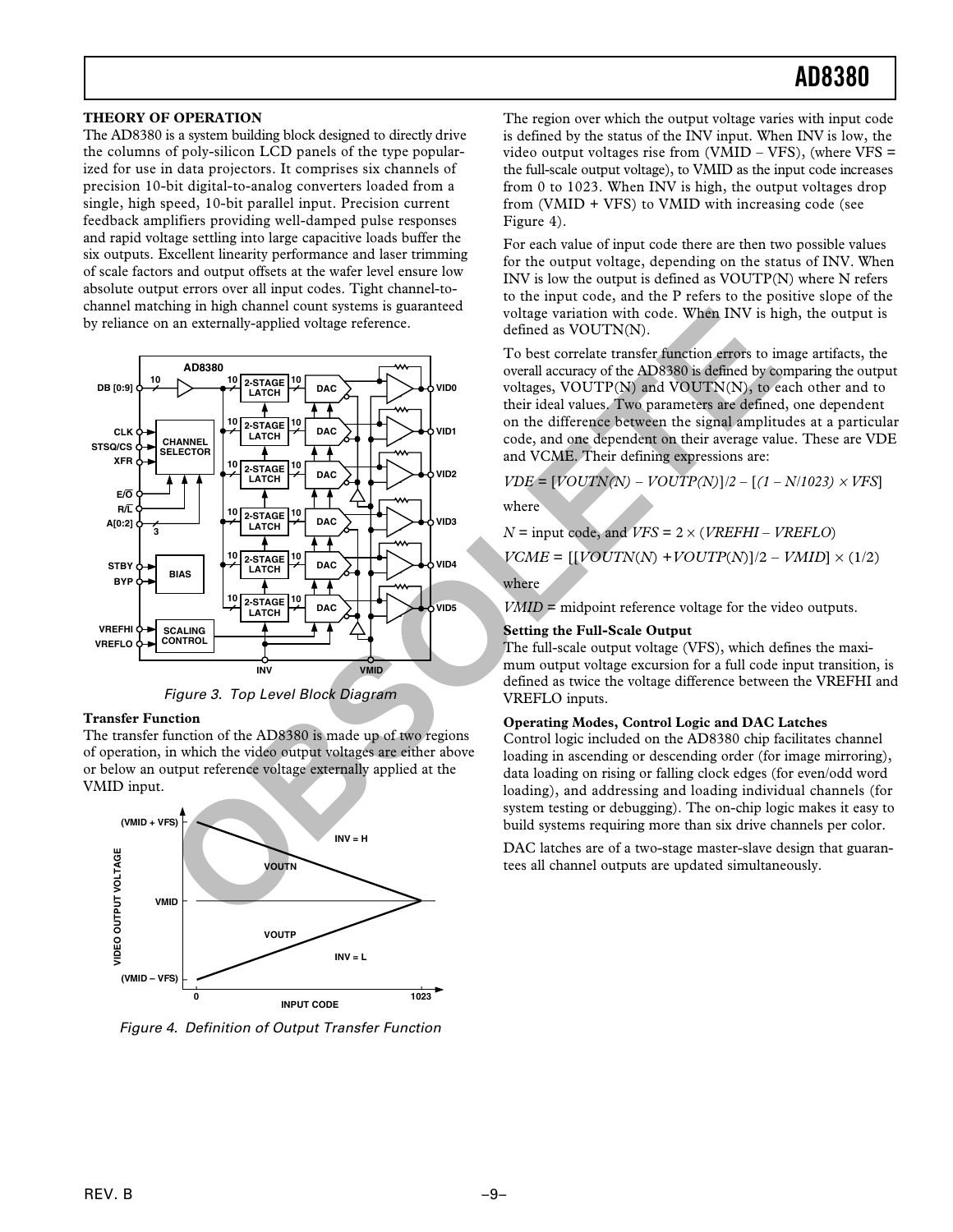#### **SVGA System Operation**

An SVGA system is characterized by the requirement of six channels of panel drive for each displayed color. Such a system would use a single AD8380 per color.

With  $E/\overline{O}$  and all address bits A[0:2] set high, channel loading commences on the first rising edge of CLK following a valid assertion of the Start Sequence (STSQ) input. The second stage latches, and therefore the video outputs, are updated on the first falling edge of the clock following a valid Transfer (XFR) signal. (See Figure 5 for signal timing details.)



Figure 5. Sequenced SVGA Timing (A[0:2] = HIGH,  $E/\overline{O}$  = HIGH, See Table I)

**Table I. Sequenced SVGA Data Byte to Channel Assignment**

| <b>Channel Number</b>        |      | Data Byte Number |
|------------------------------|------|------------------|
| $E/\overline{O}$ = HIGH VID0 |      |                  |
| $R/\overline{L}$ = LOW       | VID1 |                  |
|                              | VID2 |                  |
|                              | VID3 |                  |
|                              | VID4 |                  |
|                              | VID5 |                  |
|                              |      |                  |

#### **Load Sequence Switching (Right/Left Control)**

To facilitate image mirroring, the order in which channels are loaded can be easily switched. When the voltage on the right/left control input (R/*L*) is low, the internal sequencer will load data starting with Channel 0 and counting up to Channel 5. When this voltage is high, channel loading will be in reverse order, from Channel 5 down to Channel 0.

#### **XGA System Operation**

In an XGA system, twelve column drivers (two AD8380s) are required for each color (refer to Figure 6). An "even/odd" system, in which one AD8380 drives even numbered columns and another drives odd numbered columns, can be easily implemented as detailed in Figures 7 and 8. A clock at one-half the pixel rate is applied to the CLK input. Even bytes are loaded on the rising edge of the clock, while odd bytes are loaded on the falling edge. Identifying whether a chip is to load on rising or falling edges is done by setting the proper level on the E/*O* input.



Figure 6. Even/Odd: Outputs of Devices A and B are Configured as Even and Odd Data Channels and Loading Sequence Is Defined by Status of E/O and R/L Inputs



Figure 7. Sequenced Even/Odd XGA Timing, A[0:2] = HIGH (See Table II)

|                         |                  | Data Byte Number       |                         |
|-------------------------|------------------|------------------------|-------------------------|
| <b>Channel Number</b>   |                  | $R/\overline{L} = LOW$ | $R/\overline{L}$ = HIGH |
| $E/\overline{O}$ = HIGH | VID <sub>0</sub> | 0                      | 10                      |
|                         | VID1             | 2                      | 8                       |
|                         | VID2             | 4                      | 6                       |
|                         | VID3             | 6                      | 4                       |
|                         | VID4             | 8                      | $\overline{c}$          |
|                         | VID5             | 10                     | 0                       |
| $E/\overline{O} = LOW$  | VID0             |                        | 11                      |
|                         | VID1             | 3                      | 9                       |
|                         | VID <sub>2</sub> | 5                      |                         |
|                         | VID3             | 7                      | 5                       |
|                         | VID4             | 9                      | 3                       |
|                         | VID5             | 11                     |                         |

**Table II. Sequenced Even/Odd XGA Data Byte to Channel Assignment**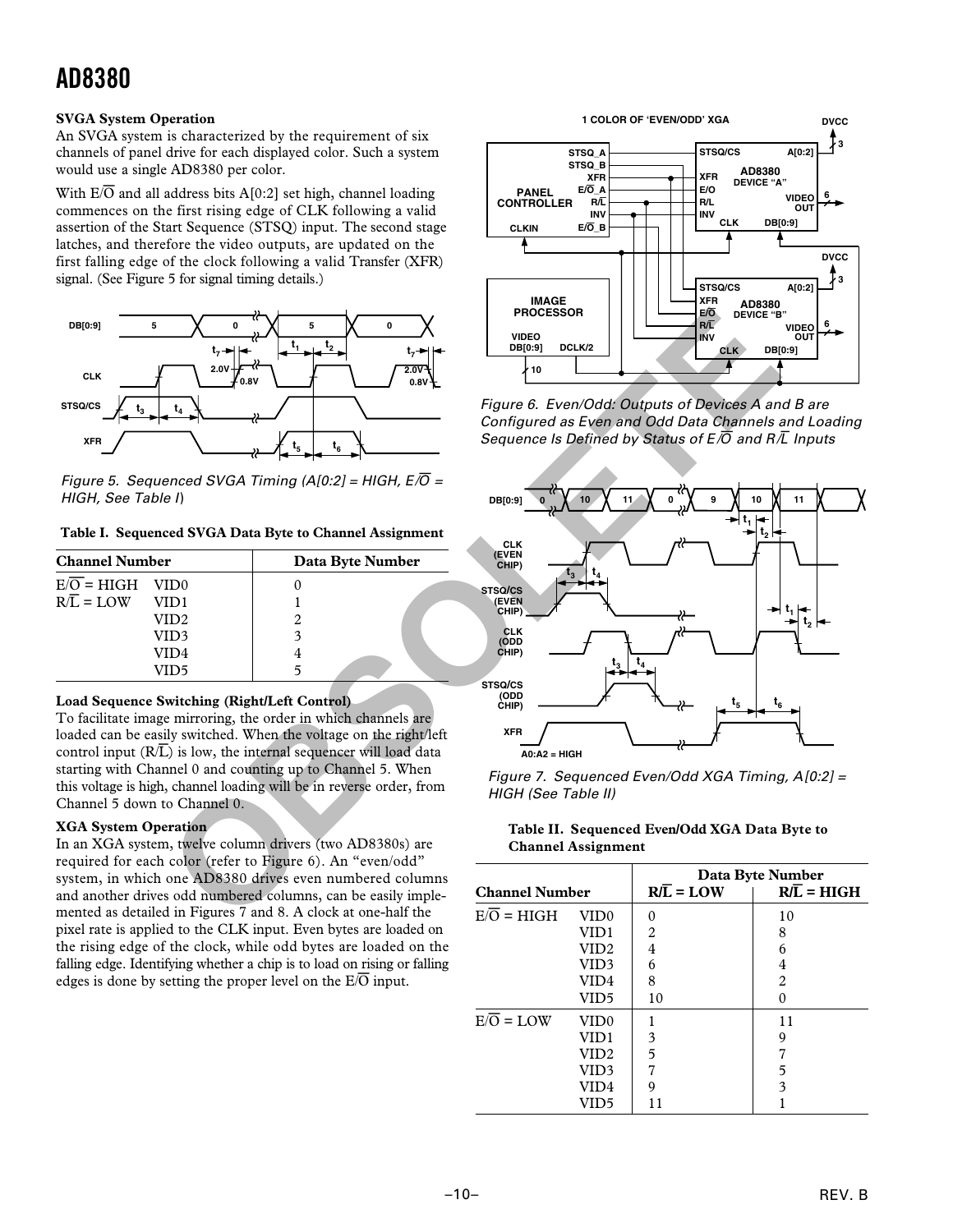

Figure 8. Operation of Even/Odd XGA System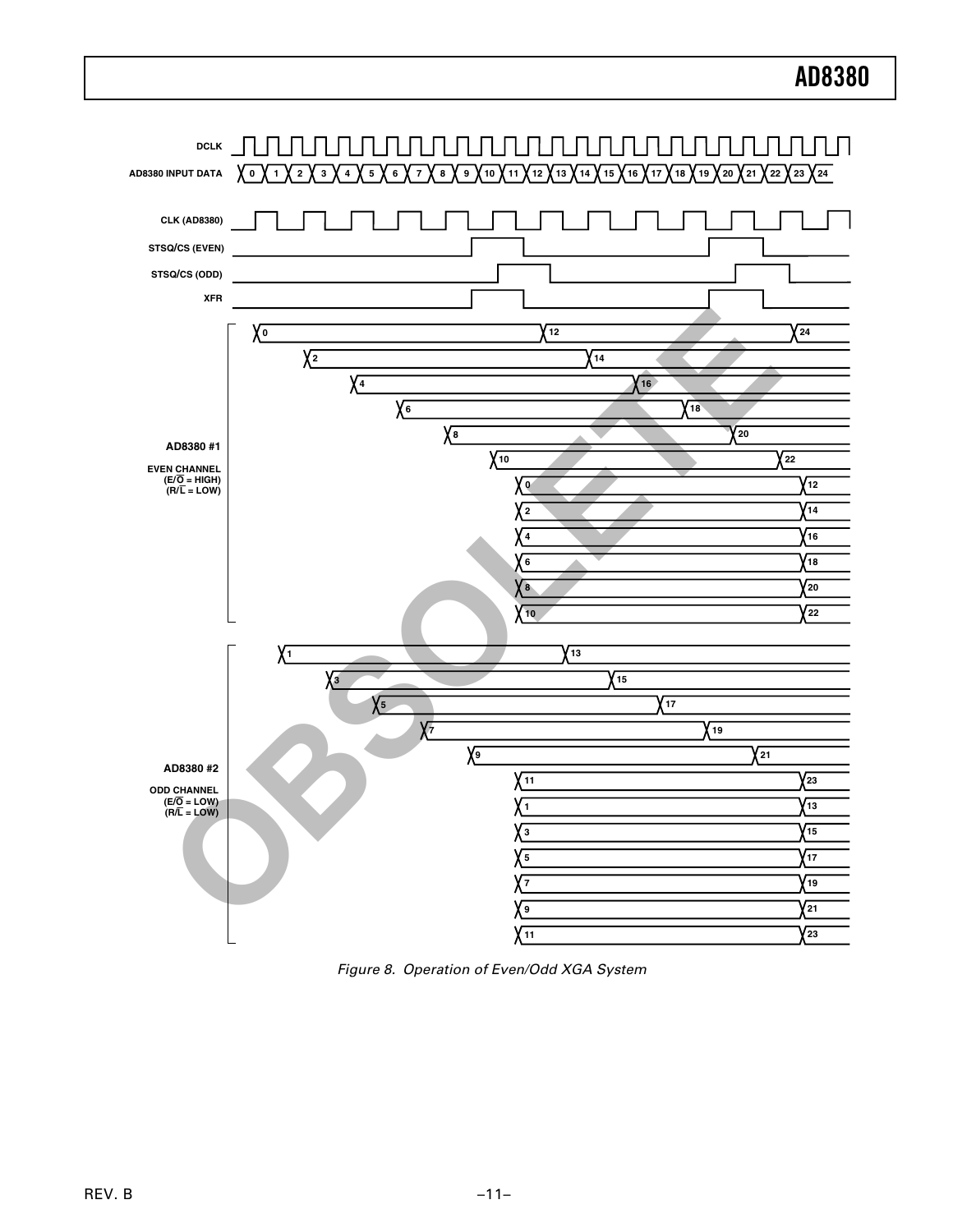#### **SXGA and Beyond**

Very high resolution display systems can be built using the E/*O* XGA system as a model. By using four AD8380s, twenty-four columns can be driven together for an SXGA display. Two would be designated for even columns and two for odd. Four separate STSQ signals would be used to coordinate data loading with a single XFR to synchronize updating of output voltages.

Using a single external voltage source to drive the VREF inputs on all drivers for a particular color and a single voltage source for all their VMID inputs, will guarantee matching for all channels. The exceptional accuracy of the AD8380's transfer function will ensure that high channel count systems can be built without fear of image artifacts resulting from channel-to-channel matching errors.

#### **Direct Channel Loading**

For debug or characterization purposes, it may be desirable to load data directly into a single channel without requiring exercise of the STSQ and XFR inputs. This can be done by applying dc logic high levels to the STSQ and XFR inputs, and addressing the desired channel through the A[0:2] inputs. Data will then be loaded into the selected channel on each falling edge of the CLK signal.

The maximum rate at which a channel can be updated will be limited by the settling time of the output amplifiers.

#### **Addressed Channel Loading**

The direct channel loading method can be extended. Channels may be loaded in an arbitrary sequence through the use of an active XFR signal with STSQ set to a high level. Use the A[0:2] inputs to define the desired channel sequence. Data will be loaded on the falling edge of CLK into the channel whose address was valid on the preceding rising edge of CLK. All channel outputs are then updated together by qualification of a valid XFR signal. See Figure 9 for timing details.



#### Figure 9. Addressed Channel Timing ( $E/\overline{O}$  = HIGH, STSQ/CS = HIGH)

#### **Standby Mode**

A high level applied to the standby (STBY) input will turn off most of the internal circuitry, dropping the quiescent power dissipation to a few milliwatts. Since both digital and analog circuits are debiased, all stored data will be lost. Upon returning STBY to a low level, normal operation is restored.

#### **APPLICATION**

The AD8380 is a mixed-signal, high speed, very accurate device with multiple channels. In order to realize its specifications, it is essential to use a properly designed circuit board.

#### **Layout and Grounding**

The analog and digital sections of the AD8380 are pinned out on approximately opposite sides of the package. When laying out a circuit board, please keep these sections separate from each other to minimize crosstalk and noise coupling of the digital input signals into the analog outputs.

All signal trace lengths should be made as short and direct as possible to prevent signal degradation due to parasitic effects. Please note that digital signals should not cross or be routed near analog signals.

It is imperative to provide a solid ground plane under and around the part. All of the ground pins of the part should be directly connected to the ground plane with no extra signal path length. For conventional operation, this includes the pins DVEE, AVEEDAC, AVEEBIAS, AVEE0, AVEE1,2; AVEE3,4; and AVEE5. The return currents for any of the signals for the part should be routed close to the ground pin for that section to prevent stray signals from appearing on other ground pins.

#### **Power Supply Bypassing**

The AD8380 has several power supply and reference voltages that must be properly bypassed to the ground plane for optimum performance. The bypass capacitor for each supply pin, as well as VREFHI, VREFLO, and VMID, should be connected as close as possible to the IC pins and directly to the ground plane.  $A$  0.1  $\mu$ F capacitor, preferably a ceramic chip, should be used to minimize lead length.

To provide low frequency, high current bypassing, larger value tantalum capacitors should also be used. These should be connected from the supply to ground, but it is not necessary to place these close to the IC pins. Stray inductance will not greatly affect their performance. The high current outputs should be bypassed with these capacitors. It is recommended that two 22  $\mu$ F tantalum capacitors be placed from the AVCC supply to ground at either end of the output side of the IC. AVCCBIAS and AVCCDAC should each have a 10 µF tantalum bypass capacitor to ground. See Figure 10.

#### **VREFHI Reference Distribution**

In a system that uses more than one AD8380 per color, it is important that all of the AD8380 devices operate from equal reference voltages to ensure that the video outputs are well matched. VREFLO is not a concern due to its high input resistance and very low bias current. Therefore, it is not likely that there will be significant dc voltage drops in the circuit traces to that supply. It is recommended to have good local supply bypassing at each AD8380 from their respective VREFLOs to ground.

The higher input current that flows in the VREFHI circuit requires that this be laid out more carefully. VREFHI connects internally to a 20 kΩ resistor for each of the six channels to provide an input resistance of about 3.3 kΩ. Thus with a (VREFHI – VREFLO) voltage of 2.5 V (to yield a VFS of  $5.0$  V), about 750 µA will flow into each VREFHI circuit.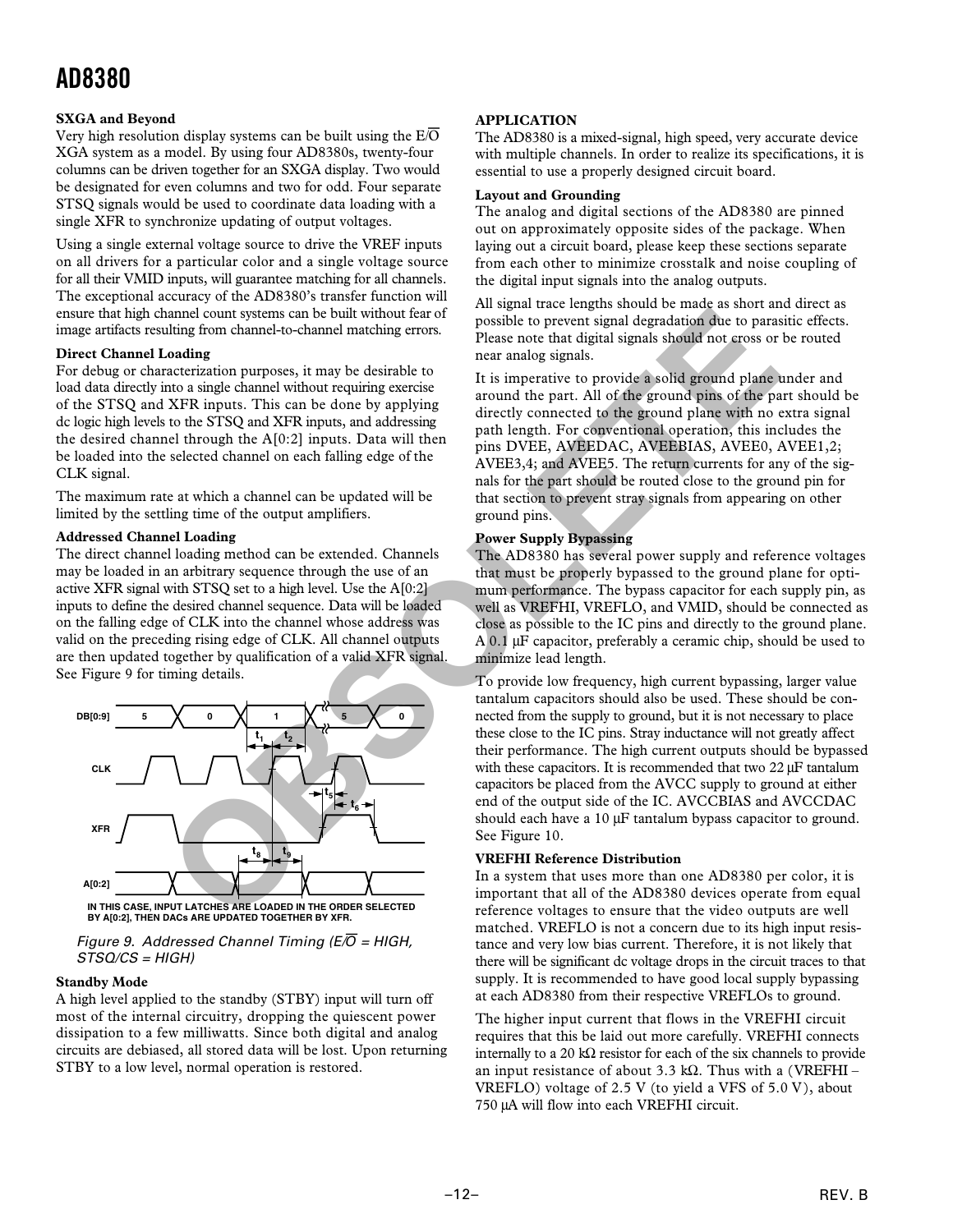In order to obtain the best matching, the traces to each of the VREFHI pins of the AD8380s should be connected by an approximately same length and same width circuit trace in a "star" configuration. The source of the VREFHI voltage should be at the center of the "star." Therefore, the VREFHI currents for two devices will not share a significant length of circuit trace, and each trace will provide an approximately equal voltage drop.

In addition, if the VREFHI traces must be long, then the traces should be widened to minimize differences in the voltage drops due to differences in the VREFHI input currents of different AD8380s. The dc resistance of these traces should be less than 100 mΩ. If the VREFHI input current is about 1 mA, then the voltage drop will be about 100 µV.

For example, if a trace length is 5 in. long (13 cm.), then the trace width for a 1 oz. copper foil should be wider than 0.025 in. (0.7 mm) in order to keep the trace impedance below 100 mΩ.

#### **Driving a Capacitive Load**

A purely capacitive load can react with output impedance of the AD8380 resulting in overshoot and ringing in its step response. To minimize this effect, and optimize settling time, it is recommended that a 25  $\Omega$  resistor be placed in series with each of the driver's outputs as shown in Figure 10.

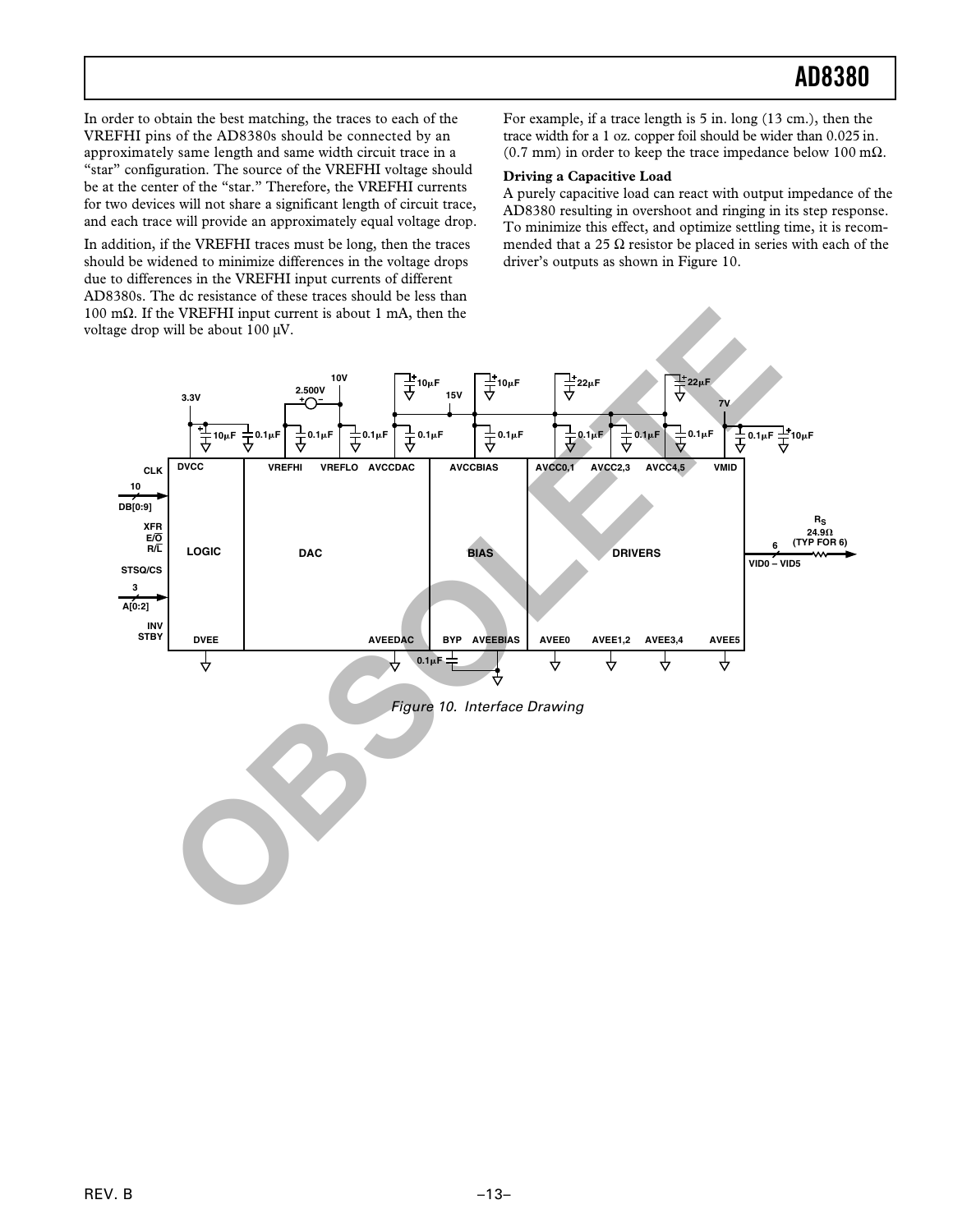#### **OUTLINE DIMENSIONS**

Dimensions shown in inches and (mm).





### **AD8380–Revision History**

**Location Page** Data sheet changed from REV. A to REV B. Single-Channel Block Diagram section and graphic removed . . . . . . . . . . . . . . . . . . . . . . . . . . . . . . . . . . . . . . . . . . . . . . . . . . . . . . 9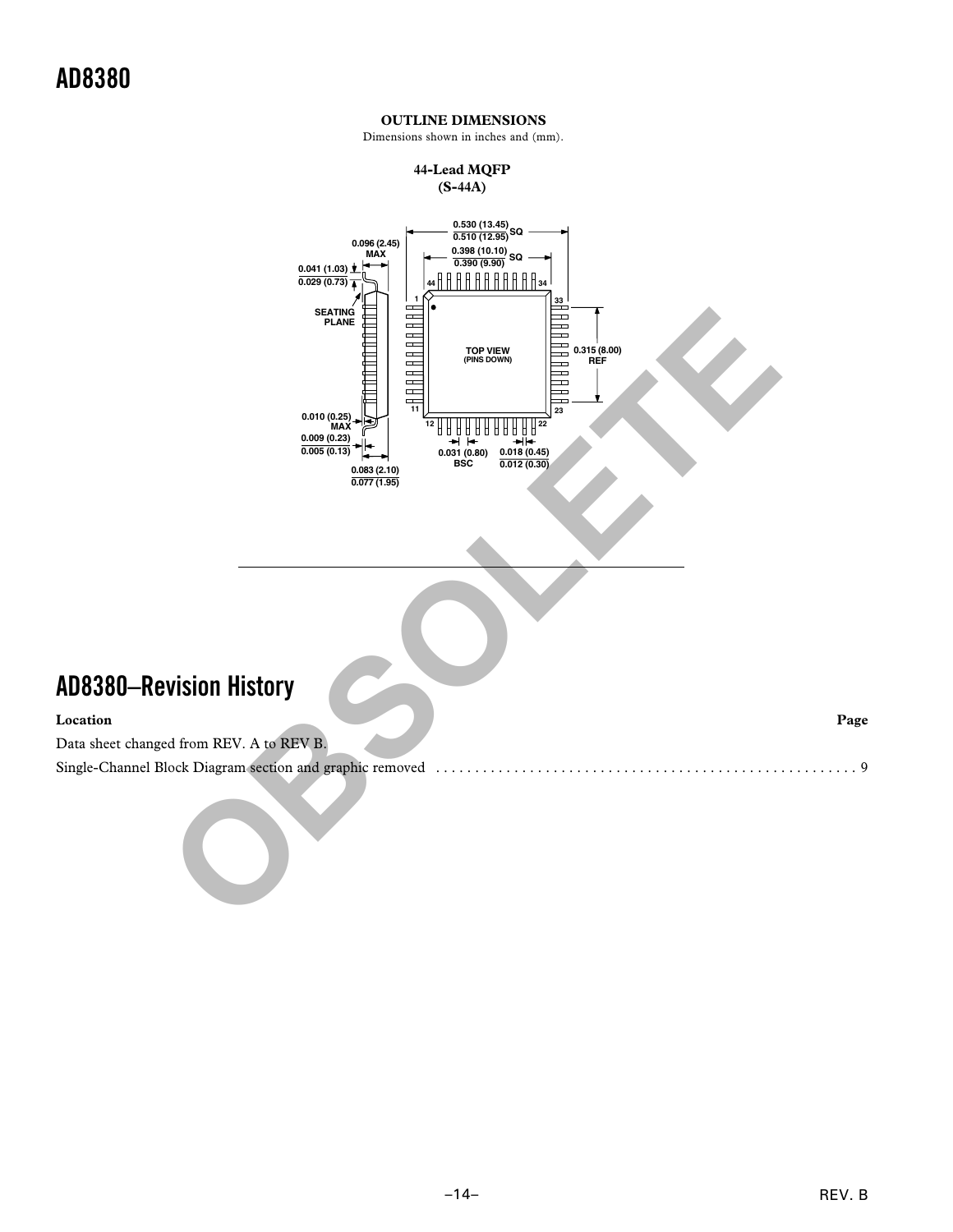**OBSOLETE**